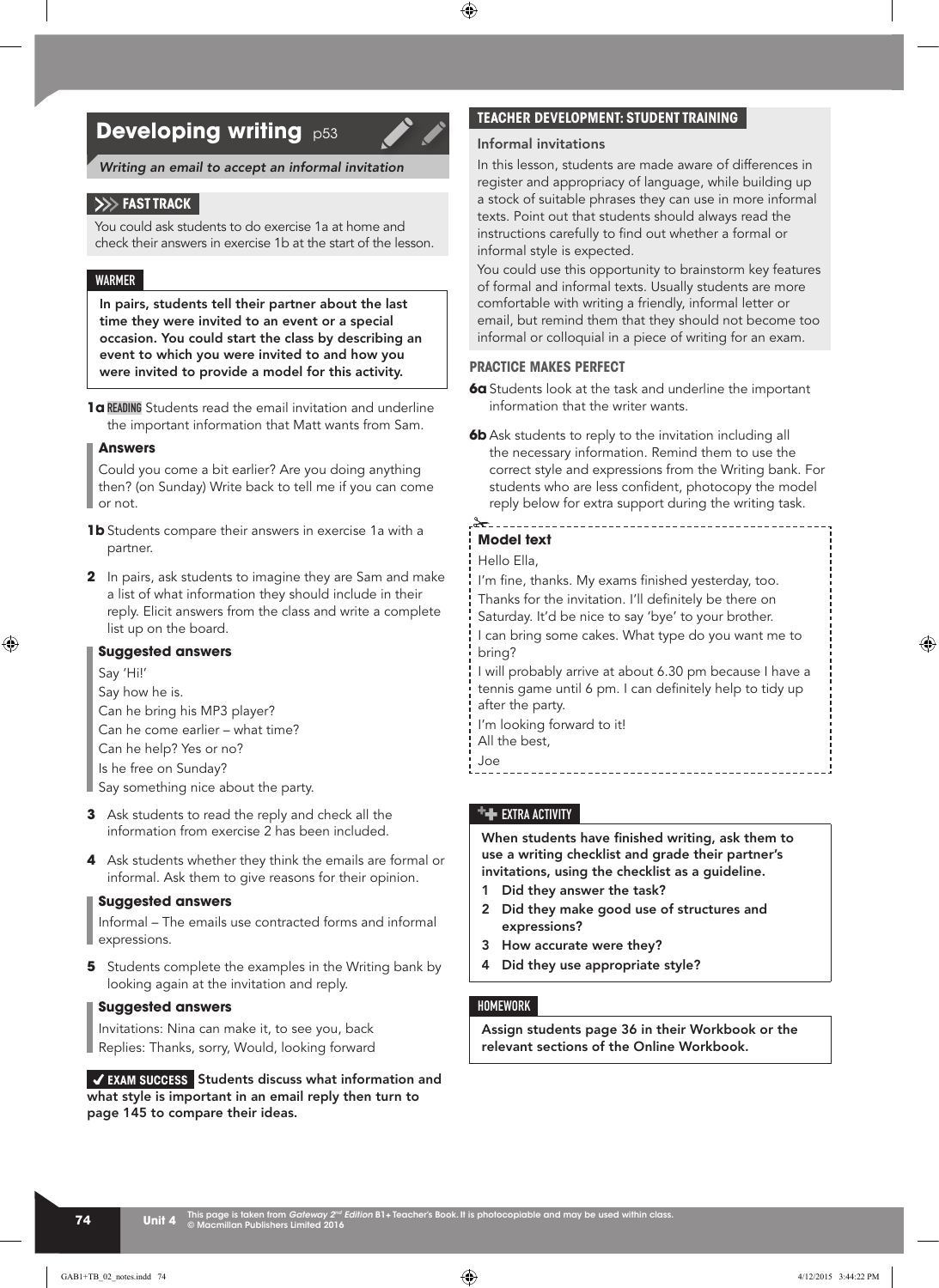# **Language checkpoint: Unit 4**

### **Fast track**

Students read the Grammar reference and Vocabulary sections on page 54 before completing the revision exercises on the following page.

### **Grammar revision p55.**

### *Present simple for future*

**1** Students complete the dialogue with the present simple or *will.*

### **Answers**

- **a** does (your train) leave **b** arrive **c** will look
- **d** Will (you) remember **e** get **f** 'll call

### *will, be going to, present continuous for future*

**2** Students choose the correct alternative.

#### **Answers**

**1** 'm having, 'll call **2** going to rain **3** will get **4** will be **5** will win **6** 'm going

### *Future continuous and future perfect*

**3** Students look at the situations and complete the sentences using the future continuous or future perfect.

### **Answers**

- **1** I will have done my homework
- **2** she will be studying English
- **3** I will be sleeping
- **4** I will have left the dentist
- **5** we will have given him the money
- **6** I will be running
- **7** he will have read the book

### **Vocabulary revision** p55

#### **FOOD**

**1** Students put the letters in order to make names of food. Then they write what type of food each one is.

### **Answers**

- **1** lettuce (vegetable) **2** turkey (meat)
- **3** carrot (vegetable) **4** plum (fruit)
- **5** cream (dairy product) **6** prawn (fish/seafood)
- **7** pancake (sweet)

### **DESCRIBING FOOD**

**2** Students complete the sentences with the words. Remind them there are two words they do not need.

### **Answers**

**1** fresh **2** stale **3** fried **4** boiled **5** spicy **6** raw

#### **PREFIXES**

**3** Students underline the prefix and write the meaning of the prefix.

### **Answers**

- **1** dis, 'the opposite' **2** re, 'again' **3** co, 'with'
- **4** under, 'not enough' **5** inter, 'between'
- **6** mis, 'wrong' **7** over, 'too much'

### **HOMEWORK**

Assign students page 37 in their Workbook or the relevant sections of the Online Workbook.